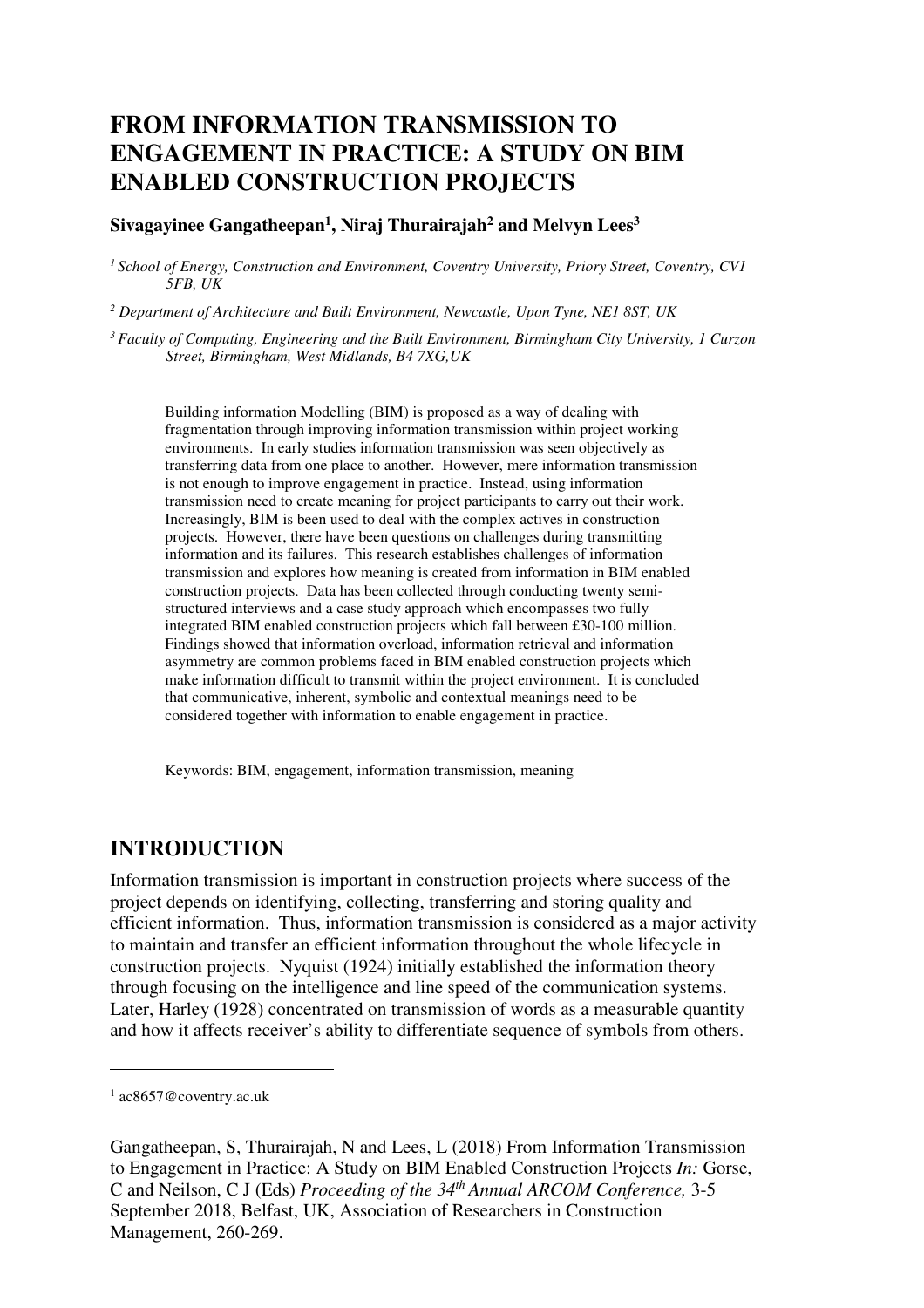With this fundamentals Shannon-Weaver (1949) has been motivated by problems in communication and considered Information transmission as a process of sending information from one person to another or from one source to another source. In other words, his intention was to identify the quickest and most efficient way to transfer information from one place to another through communication process. In this fastmoving world most information is becoming digital which means they have started to move away from analogue systems. Even though using information technologies has been highly promoted in information management, its uptake has been slow in construction practice and it is seen as delivering only a partial communication. At the same time, solely considering Shannon-Weaver's model of information transmission is not sufficient in this digital world due to drawbacks such as linearity, no allowance for dynamic change, ignorance of unintentional and social communication, less importance for context. Hence, the aim of the study is to explore how meaning is produced and improved beyond information transmission in BIM enabled construction project.

# **LITERATURE REVIEW**

## **Information Transmission**

Information in early days has been defined in three different ways by philosophers and mathematicians. Firstly, philosophers in a narrowest sense have considered information as a data. Later, they have extended the idea to depict the meaning of the data presented. On the other hand, mathematician Shannon (1948) considered information as a degree to reduce the uncertainty through using symbols. Transmitting is an act of sending the information (message) from one spot to another, from one person to another or from one device to another (Shannon and Weaver, 1949). Therefore, the fundamental idea of information transmission is to carry data to the desired destination. Signals, signs, messages and information are various aspects of information transmission embedded in communication process hence it is inseparable from the process of information transmission (Beijer, 2014). Information transmission is transferred in many ways such as paper documents, drawings, emails, images, videos and voice (eg: discussion, telephone conversations). The quality of the information and the time it takes to reach the other person(s) will depend on the way they chose to transfer the information.

Over the years, number of information transmission models were generated to understand the specific concepts and steps within the process of information transmission. Harold Lasswell's 5W model proposes 5Ws for information transmission which established the basic framework of communication research. 5Ws refer to Who, What, What channel, Whom and What effect (Lasswell, 2012). Shannon-Weaver model proposed the communication system in a different perspective. It sends out the information from the source, transmits and in the third step, channel is interrupted with 'noise'. Then it returns to the information flow process, reach the receiver and gets transferred to destination (Shannon-Weaver, 1949). Schramm model stated that information is transmitted through five stages: source, encode, signal, decode and destination (Schram, 1984). In these models information transmission is considered in a linear way and communication is considered in an objective manner. These views have been criticised for this reasons.

Projects in construction involve number of activities; hence transferring information from one person to the other has become complex and challenging. Otjacques *et al*., (2003) state that information overload, information retrieval and information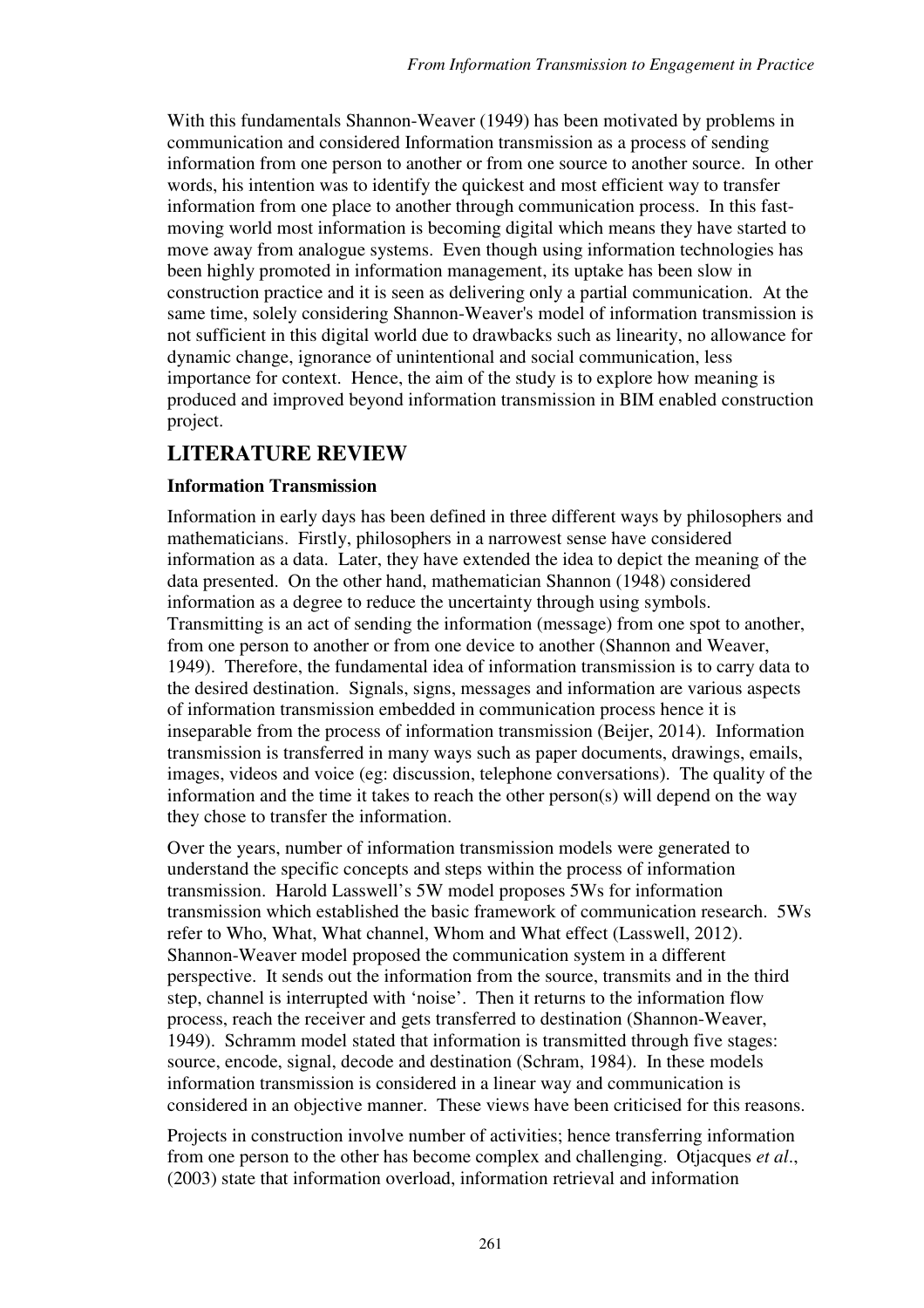asymmetry are experienced while transferring information from one place to another. Farhoomand and Drury (2002) argue information overloaded is due to two main reasons. Firstly, it happens when people are provided with more information than they can absorb. Secondly it occurs when information demands on additional time of an individual rather than the allocated time for that proceedings to interact more to complete a task. According to Otjacques *et al*., (2003) information retrieval is related to the information structuring and ease of access. They argue that this happen when information is stored and extents the structure according to the fundamental importance and cognitive effort required by the users. Information asymmetry occurs due to number of people dealing with a given problem and participants having different level of information about the same object. This could lead to distortion due to loss of information integrity and incompleteness due to missing information pieces during communication process. Information asymmetry in most cases results through improper management of the information which is generally poor synchronisation of information while working in groups.

## **Notion of Meaning**

In early days the notion of meaning originated from the art of understanding and the meaning of discourse. Both interpretation of language and thoughts influenced understanding and necessity in terms of both linguistic and subjective representation to appreciate the spoken or written discourse (Schleiermacher, 1998). According to Lash (2003) meaning is fundamentally initiated from the self-productive organic system that is language. In this digital age people, information and activities are connected therefore, generating a meaning is crucial to carry out day-today activities. Meant (2003, 204) has defined meaning as ''the connection existing between the received information and the constraint of the system''.

Signals in information process can refer number of interpretation therefore understanding the concept of meaning and information is important. Beijer (2014) in his study has considered the notion of meaning through four different orientations. Firstly, communicative meaning is generated through communication between parties which can be negotiable when the process is not linear (Watzlawick *et al*., 1967 and Schulz von Thun, 1981). In this validity, conditions and newness of information within the communicative intent are considered during the action of receiving (Weizsäcker and Weizsäcker, 1998). In this notion both pragmatic and supplement information are considered (Watzlawick *et al*., 1967 and Schulz von Thun, 1981). However, this pragmatic information only makes sense when it is neither entirely new or endorses the past experiences. In this, notion of the meaning is limited to an objective meaning; however inclusion of pragmatic view confirms whether the receiver has understood the message or not. Moreover, this can be evident through the triggered actions or changes of receiver's structure or behaviour (Schulz von Thun, 1981). Secondly, inherent meaning has a part of communicative aspect however it is not fully depend on the communicative intent. Instead, life pattern of communicators and their background knowledge affects the meaning. In other words, their past experiences drive their thinking and doing (Wittgenstein, 1958). Thirdly, Symbolic meaning is intangible which is beyond the physical objectives such as objects, events and processes. The symbolic meaning is produced in the world which is not physically available; world subjectively created by humans. Although humans can explain the symbolic meaning it is not necessary to follow the purpose of objects, events, processes or purpose of symbols. Symbolic meanings are detached from material utility and generally produced when people are compelled, interested or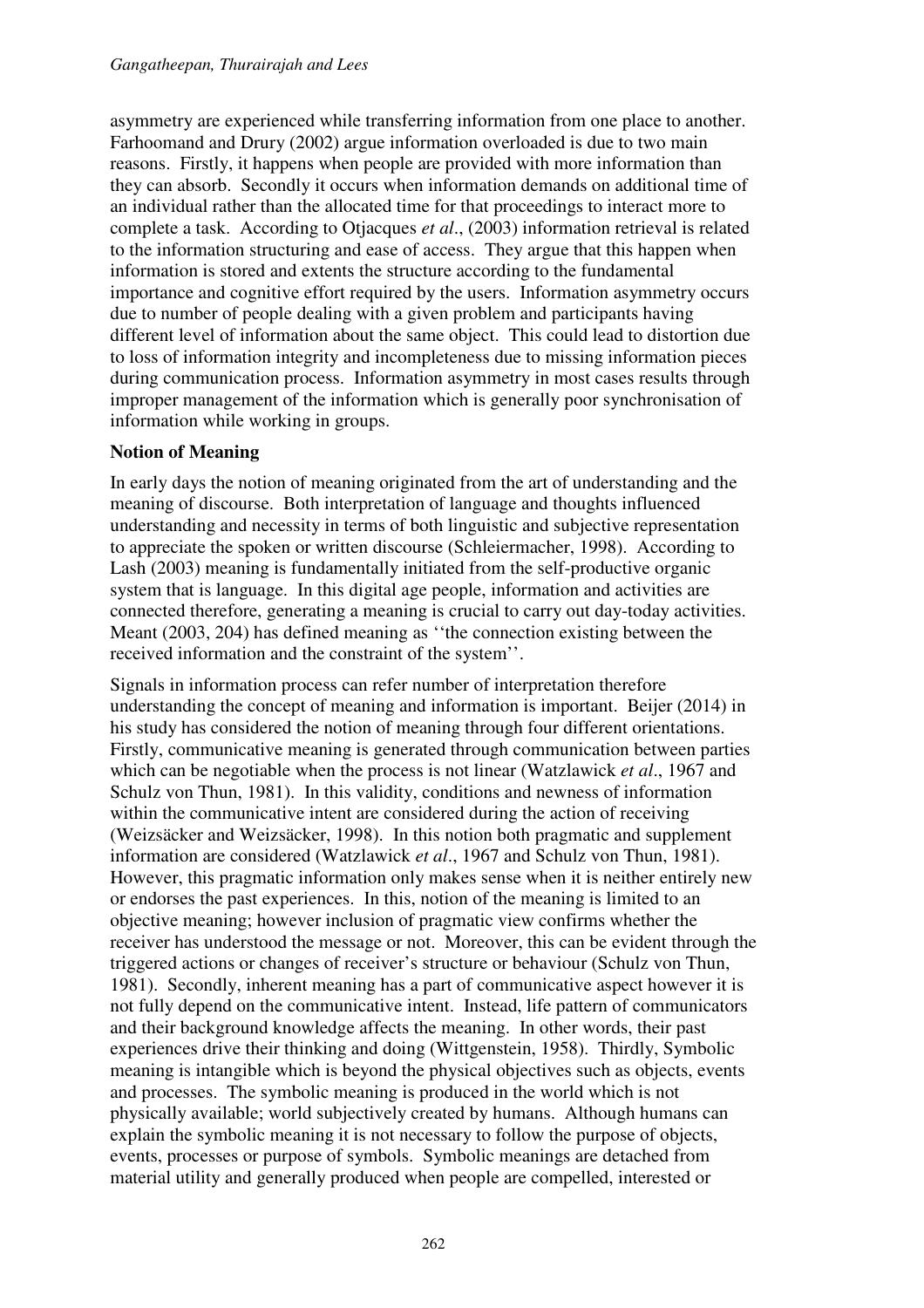thinks that it is worthy for their process (Baudrillard, 1998). Finally, Contextual meaning is created from actor's experience on deeper meaning of ontological structures (Lash, 2002). Even though this is intangible, this is different from symbolic meaning because it considers two-way thinking paradigm where actors produce their meaning by expressing the properties of their past experiences (Lash, 2002). In other words, contextual meaning assumes engagement of subject with objects, events and processes from one-world paradigm. Therefore, contextual meaning is created from clarifications through actor's direct experience where engagements plays an important role. These four notions of meaning can be categorised in to tangible (communicative and inherent) meanings and intangible (symbolic and contextual) meanings. By making meaning out of these objective and subjective ways of information transmission we can enable practice through engagement.

### **Engagement**

In practice, engagement is crucial to deliver tasks and achieve project outcomes. Wenger (1998) believes engagement is beyond a matter of an activity and refers to it as community building, inventiveness, social energy and emergent knowledge ability. Engagement is a direct experience of regimes of competences which can be done as an individual or as a group of people (Wenger, 1998). This experience of identifying the competences or incompetence leads to development of participation or nonparticipation. Apart from this, engagement allows individuals to interpret their ideas to a group of people while they are engaged with a group. Mutuality, competence and continuity has been considered to form the infrastructure of engagement process (Wenger, 1998). According to Bakker *et al*., (2008) employees who are engaged have high energy levels and enthusiasm in their works. Even though engagement enables people to learn, it is a narrow concept which does not include any expansive images of history, possibilities or complex systems. Moreover, having a multi-actor engagement and steer agent responsible for effective communication in common platform are challenging (Kraatz, 2014). Constructing an image within this world is vital to position ourselves among others, reflect on the situations and to explore new possibilities (Wenger, 1998). Therefore, from cognitive perspective individual's engagement in most routine activities in workplaces is about reinforcing or improving what is already known (Anderson, 1982). Engagement in practice is important to deliver tasks that are assigned to achieve project goals. However, having information without creating a meaning will not help to move towards engagement. Therefore, meaning needs to be seen beyond communication; this has not been considered in the information transmission models.

## **Information Transmission in BIM Enabled Construction Projects**

BIM plays a key role in construction industry which is primarily a three dimensional digital representation of a building and its intrinsic characteristics. According to Xu (2017) BIM adaptation in construction projects can maintain a meticulous management of information without waste being produced to ensure construction quality and progress. Similarly, Zhang and Hu (2011) believe BIM facilitates an integrated method of information flow in all stages of project through the collaborative use of 3D digital models. Moreover, they believe it also helps to visualise and analyse the construction project to the nearest real-life fidelity. Mitchell and Lambert (2013) believe engagement in BIM construction projects supports decision making, shares knowledge among others, brings all participants together in the early stages (Mitchell and Lambert, 2013). However, BIM enabled construction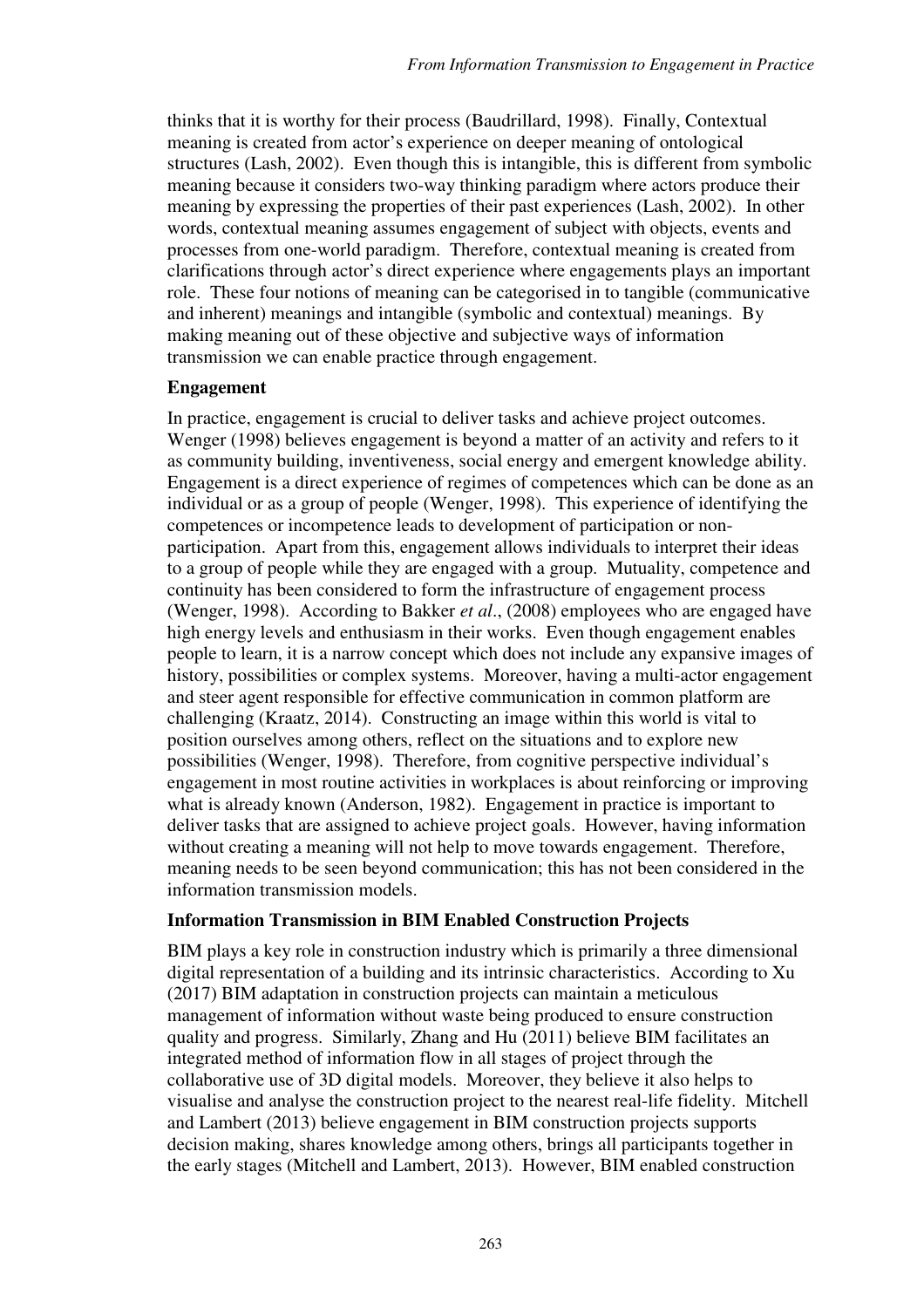projects are affected by several factors such as volume of meaningful knowledge (Forsythe *et al*., 2013), involvement of software (Barlish and Sullivan, 2012), mature application system for research and development, relevant policies, industrial rules and regulations (Xu, 2017). These challenges show that transferring information is solely not enough and needs to produce meaning out of information for engagement in practice. The next section explains the methodology that has been chosen for this study.

# **METHODOLOGY**

This study has adopted critical realism which is a philosophical view about reality and human knowledge (Bhaskar, 2008). According to critical realist unobservable structures causes the observable events therefore people need to recognise the structured events to understand the social world. This study is concerned with engagement and information transmission in BIM construction environment which is part of studying about human information actions in the context. Therefore, critical realism is considered as most appropriate to distinguish, in the most categorical way, between human actions (interactions) and social-cultural structure (tasks and activities within the context). Therefore, in this research context the perspective of critical realism considers the BIM technology as existing independent of people who interact with it and having influence in development of engagement which are socially constructed. Consequently, a qualitative approach is adopted in this study to address the challenges in information transmission in BIM enables construction projects. In doing so, the study discovers how meaning is produced during information transmission in BIM construction projects and how it can be improved. Data for this study have been collected through conducting twenty semi-structured interviews and a case study approach which includes two fully integrated BIM enabled construction projects which fall between £30-100 million.

Semi-structured interviews for this study were conducted with professionals who had a minimum of two years of working experience in BIM construction projects. The purpose of these interviews is to understand the significance of information transfer among BIM professionals. Interviewees involved in this study falls under the roles of BIM coordinator, BIM technician and BIM managers and interview with each professional took approximately 40-50 minutes. In semi structured interviews openended questions were employed to get a wider view of the situation and interpretation was done along the way. Two pilot studies have been conducted with construction professionals working with BIM to refine interview questions. Interview questions focused on collecting BIM professional's views and concerns about information transmission during the implementation of BIM in construction projects. The collected data are transcribed and coded using Nvivo. Nvivo is a tool to organise data and helps to interrogate it.

BIM is highly a practical concept therefore case studies of two different BIM construction projects, focusing specially on the information transmission process during BIM implementation were chosen for the study. The purpose of the case study approach is to understand real-life challenges related to information transmission while providing a meaning to the people involved. Case study one selected for this study is a 100,000-square foot extension to the previous building built in 2015. This is a £31 million project which engages over 3,000 students and members of staff and features more than 650 rooms, a student hub and lecture theatres. This high-tech university project has used Level 2 BIM for its deliver and detailed planning and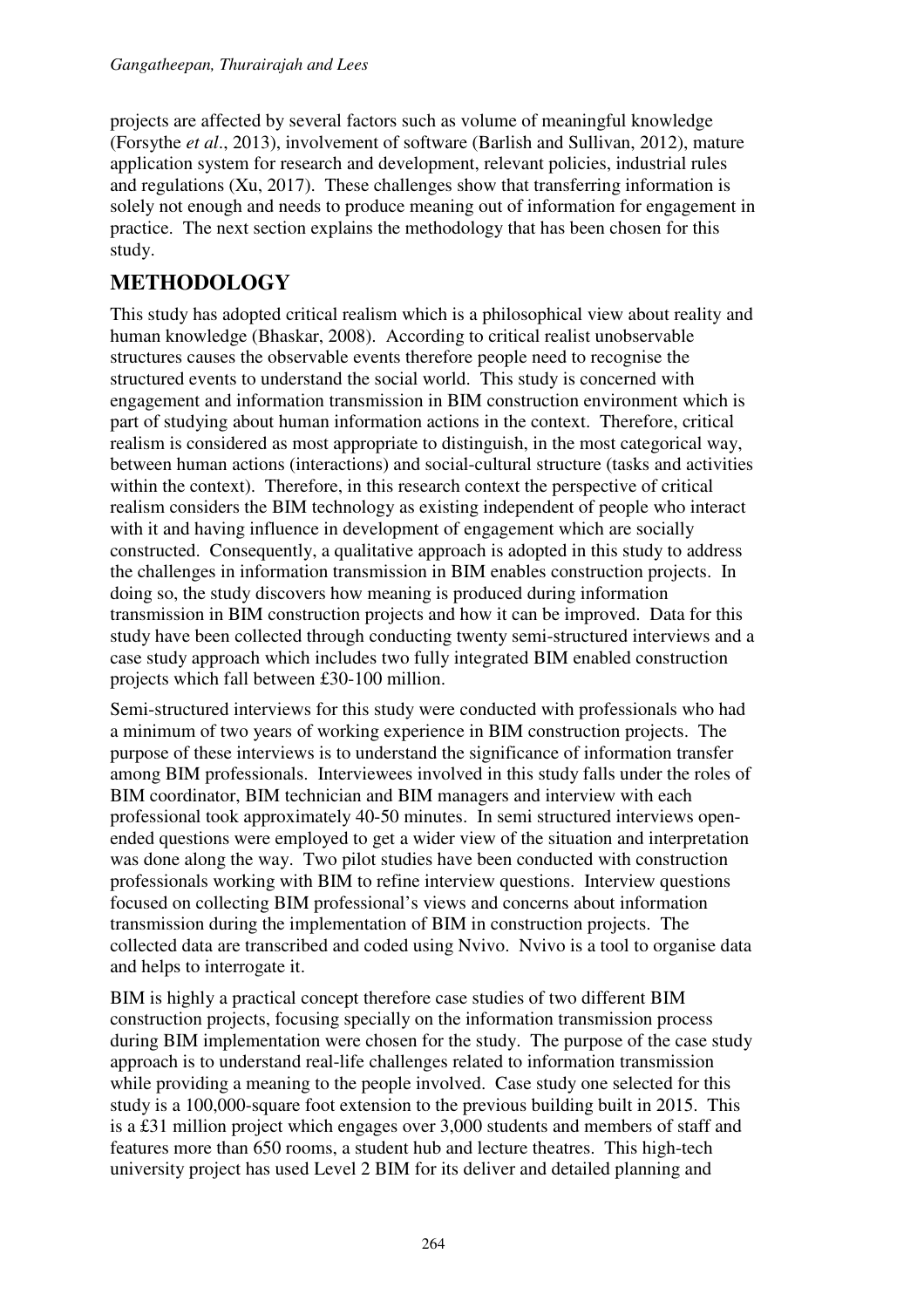anticipated to complete in mid of 2018 for the new academic year. Case study two is conservatoire for a well-known university. This is a £57 million project featuring 9,000 square foot designed for media and art students for teaching, rehearsal and state of art performance space. This building has included facilities such as jazz club, a 450-seat conference hall, an intimate 150 seat recital hall, 100 seat practice and rehearsal hall, organ studio and complete AV digital interconnection. Like case one, this project has also adopted Level 2 BIM and has been completed in September 2017. Both projects chosen for the study is a fully integrated BIM construction projects which has used BIM technology for their day to day activities. Data collected from these projects showed that information transmission has a greater impact on making decisions and defining tasks. However, number of challenges in information transmission were noticed while achieving the desired outcomes.

# **FINDINGS AND DISCUSSION**

Information transmission in projects plays an important role in delivering tasks and to achieve the final project goal. However, information transfer solely does not make desired meaning to the receiver who gets the information. Therefore, following scenarios were purposefully chosen from the case studies to explore the difficulties faced during information transmission especially in BIM enabled construction projects.

## *Scenario 1: Case study 2: clash detection*

A design meeting with the project team was arranged by the BIM coordinator to discuss about issues in the model where the projectors in 'Egg theatre' clashed with everything on its way and following that ceiling also clashed with the frames from both sides. BIM coordinator has identified the clash through clash detection process in 3D BIM model. Team members during this meeting have requested to show the visuals of identified clashes to further discuss about the problem. While discussion was taking place project engineer with his previous experience spotted projectors are also clashing with ductwork, ceilings and finishes. Team felt that this clash is too complicated. Therefore, architect mentioned that it is better to approach a specialist within the organisation to sort out this issue. However, architect suggested that similar to a past project ceiling could be move to the right to avoid the clash between the frames.

In this scenario, team members collecting and sharing the information through the visual representation and verbal discussion show that information is transferred from one place to another where communicative meaning is generated. During this, meaning is negotiable because of the continuous communication between the team members. This is also evident when Interviewer-17 stated ''One of the important thing is everyone should have a clear communication between the project participants''. Following that, project engineer's identification of related clashes shows his experience on deeper meaning of the BIM model. In this case it helped the team members to identify errors in the early stage of the project. Team members through agreeing to hire the specialist to deal with this complex issue symbolically shows that they are not competent enough to handle this issue themselves even though they have not blatantly said it. However, a solution suggested by architect to move the ceilings to the right illustrates the creation of contextual meaning through his experience. In this scenario, BIM coordinator is more focused on the models and clashes, project engineer in understanding what can affect the overall model and architect is concerned about the design. This shows the inherent meaning produced by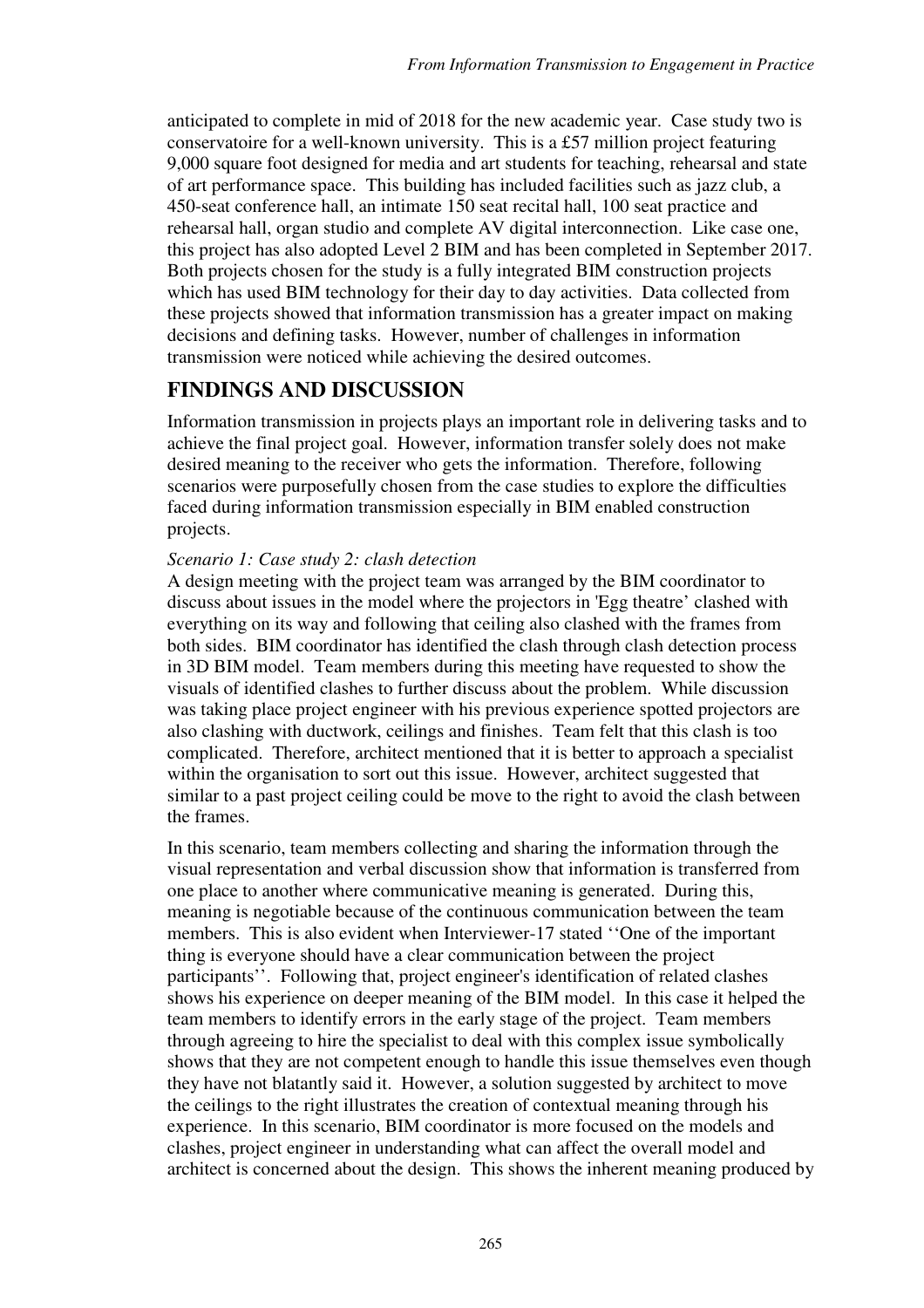their backgrounds and previous experiences. Even though, meaning is produced through these notions to eliminate the clashing projectors in the model, at the end of the project this issue took longer time to be resolved. This is because of having different views from number of stakeholders and the specialist involved. This has been agreed by Otjacques *et al*., (2003) and has stated this as 'Information asymmetry'.

#### *Scenario 2: Case study 1: positioning of windows*

BIM coordinator in another situation has identified a window which was situated between two columns and discovered that there was no steel work to connect it. Therefore, to clarify this design BIM coordinator arranged a meeting with relevant team members. In the meeting, issue was explained to other team members through the visuals pulled out from the 3D model and 2D drawings. After this was explained to the team members in the meeting, site engineer on site was contacted through a phone call while meeting was taking place. During the conversation with the site engineer BIM coordinator collected more information on the setting out dimensions particularly for window and the steel connected to it. BIM coordinator through talking with the site engineer also double checked that the information they have got is correct. After analysing on the elements on site through site engineer the specification provided was checked against the collected information and the model designed for the window. This exploration with the team members have led the BIM coordinator to identify that the sill needs to be raised to rectify the identified error. Moreover, during this discussion architect suggested that glazing for the window needs to be split into several sizes (six or four, no longer than 3000mm and 1800mm wider including the constraints).

In this scenario the information flow occurred through collecting information from 3D models, 2D drawings and project specifications. During this discussion, having more than one information source not only helped the team members to generate the communicative meaning but also to make connections between the information available in each source. BIM coordinator's conversation with the site engineer to collect information about the window, steel setting out and dimensions shows the direct participation to solve this issue. This clarification generates the contextual meaning during the information transmission process. In this discussion BIM coordinator's suggestion to lift the sill and architect's suggestion to split the glazing into several sizes show that their focus is different to each other to solve this problem. This inherent meaning produced is due to their backgrounds, roles and responsibilities and experiences. Throughout the conversation between the BIM coordinator and site engineer the word 'Setting out' was highly used. Even though setting out can mean different thing, in this conversation it symbolically means the mark ups for windows and steels connected to it. During this situation BIM coordinator referring to the documents and collaborating with other team members after talking with the site engineer shows that he has not got the holistic understanding about the issue. It is mainly caused by loss of information integrity and incompleteness due to missing information pieces during communication process. Importance of holistic understanding is also evident from Interviewer-9 stating '' In my opinion I would say that there must be some holistic understanding in BIM overall process''. Even though site engineer has given the BIM coordinator all the information he still has not gained the meaning of what he wanted and this challenge is referred as 'Information retrieval' (Otjacques *et al*., 2003).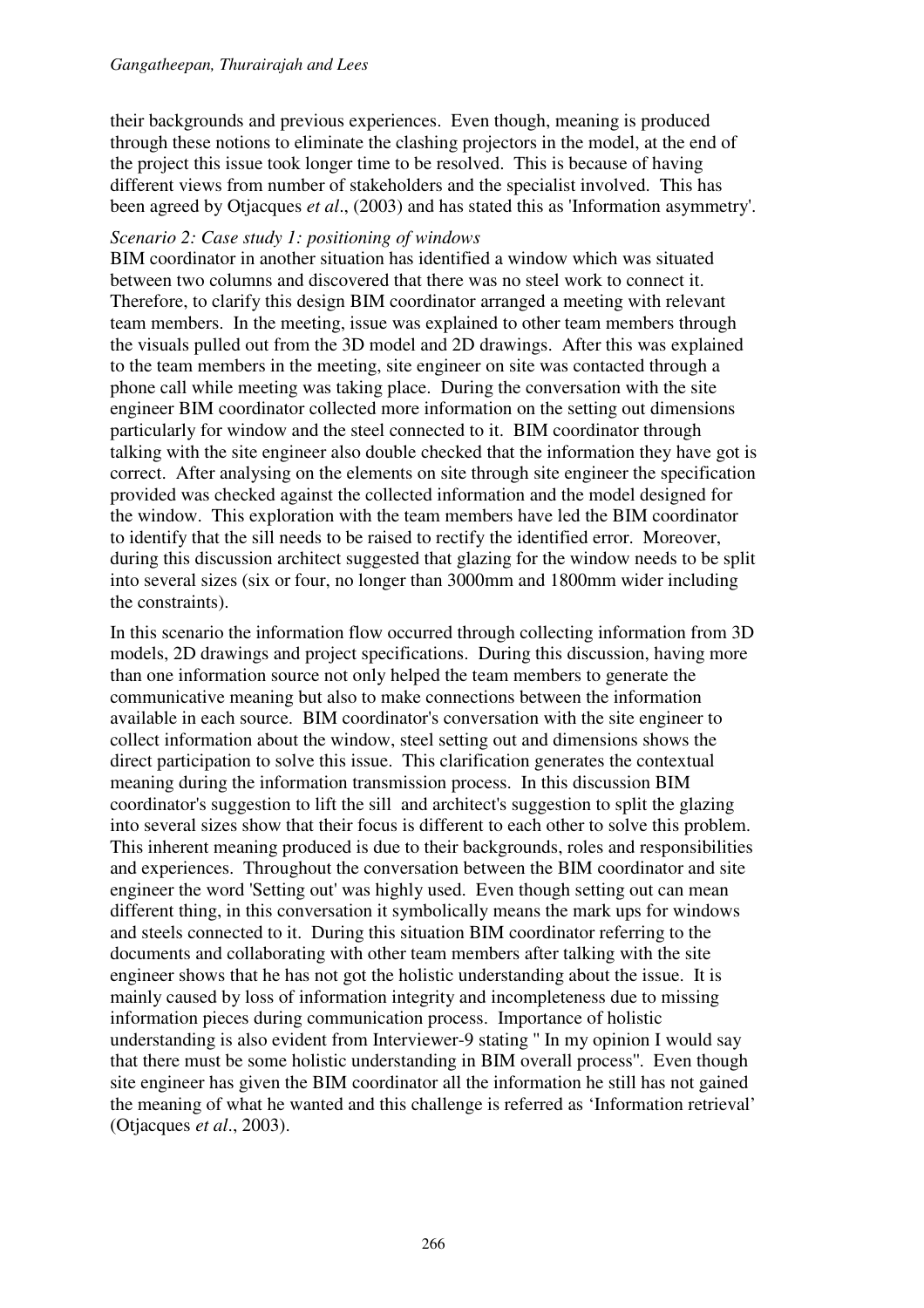#### *Scenario 3: Case study 1: Data assignment*

During one of the project meetings, issues related to data assignment to the federated BIM model was picked up. Project manager stated that even though they have set up a federated model and started assigning the data, the problem raised is that they have quite a lot of data to be assigned to the model. Moreover, he said change in the systems and materials is a repetitive process. Therefore, due to this uncertainty he complained that in some situation they must do the exercise from the scratch rather than keep doing the same thing. On the other hand designer mentioned that even though most of the things have been constructed they still get emails regularly about the updates which make the process more difficult. Following this discussion BIM coordinator raised a question to project manager asking when they are going to be in BIM Level 2. For this project manager answered that most of the allocated works complies with BIM level 2 as far as there is no concerns about any updates. However, during this, BIM auditor indicated that information is always passed to the relevant team when they are in the position to do so.

In this scenario information was transferred through verbal communication between the team members presented in the meeting. The communicative meaning produced through this communication process helps to understand the difficulties that other team members are facing in terms of assigning the data to the model. In contrast to scenario 1 and 2 in this situation both project manager and designer are complaining about the same issue which is about huge amount of information while assigning the data to the model. However, project manager is more concerned about the overall data whereas designer is just focused on the data which is related to the design. This inherent meaning generated in this situation is due to different backgrounds and roles and responsibilities. Project manager answering to the question regarding to level 2 BIM shows that he has enough experience to assume that other works in the project will comply with Level 2 BIM. This contextual meaning produced during this meeting helped the other team members to focus and design their jobs in terms of complying with Level 2 BIM. However, according to Interviewer- 8 ''it is very rare to find a fresh highly educated practitioners who has deeper experience in the industry''. However, early indication in this scenario helped to minimise the errors in the project. During this discussion BIM auditor mentioning that 'information will always passed to the relevant team when they are in the position to do it' symbolically shows that team members will keep on getting information if that is relevant to them. In this even though BIM auditor did not say that changes are unavoidable he has symbolically said that team members should cope with the changes that happens in the project. As it is obvious the main issue regarding information transmission in this situation is information overload. In this scenario it mainly occurred when providing more information than participant can absorb. According to Farhoomand and Drury (2002) and Otjacques *et al*., (2003) this is the most common problem faced during information transmission process.

These scenarios discussed above show that making meaning out of the information is not solely through communication. Instead both tangible meanings such as experiences, backgrounds and responsibilities and intangible meanings such as people's views, emotions and thoughts have an impact on meaning making process. This will not only help the receiver to achieve a meaningful information but also helps to produce a meaning without errors. On the other hand, moving information transmission away from an objective view helps participants to think outside their comfort zone. Most importantly this will help to achieve engagement which is crucial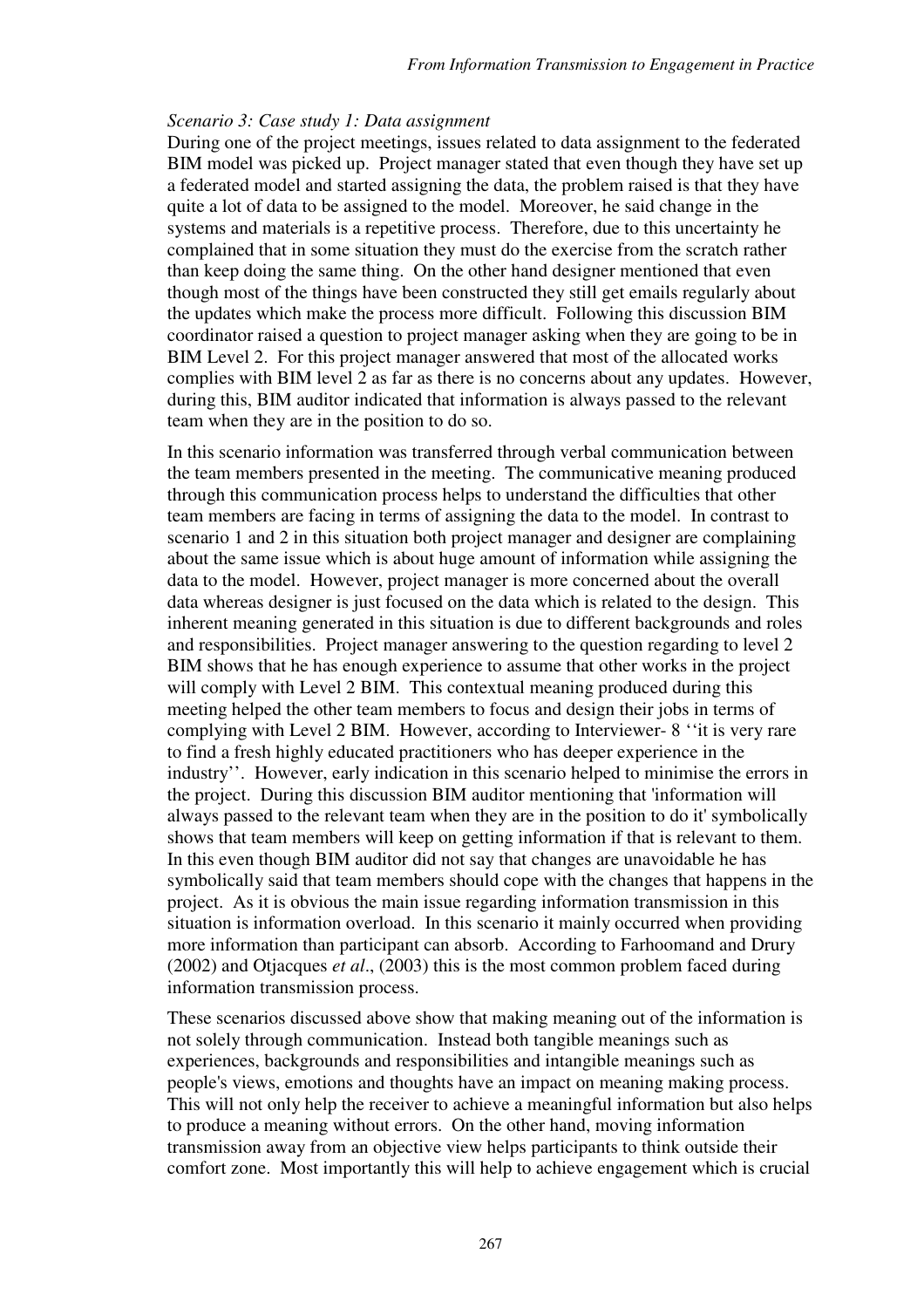for practice. Furthermore, producing a meaning from an information helps to build community, inventiveness, social energy and developing ability of knowledge. This then enhances engagement in practice. As the scenarios show, challenges such as information asymmetry, information retrieval and information overload are encountered in the process of information transmission in BIM enabled construction projects. However, this could be minimised by holistically considering communicative, inherent, symbolic and contextual meanings while making meaning from information transmission.

## **CONCLUSIONS**

Information transmission in early days was considered solely as transferring information from one place to another. This was considered as a linear process which was highly based on communication between two parties. However, in the fastmoving digital world activities are becoming more complex and challenging. Therefore, engagement is important for practice. Engagement is beyond an activity and includes community building, inventiveness, social energy and emergent knowledge ability. Therefore, seeing information transmission from an objective manner is not sufficient to make a meaning out the information that is transferred. Therefore, process of information transmission needs to be seen beyond the information flow. The scenarios that have been explored in this study show that meaning is created through communicative, inherent, symbolic and contextual meanings. For example, communicative meaning in BIM construction projects is produced through communicating with project team members with the aid of integrated 3D BIM model that has access to all the information related to the project. Subsequently, Inherent meaning in BIM construction projects is noticed when participants apply their experiences and background and professional knowledge to resolve conflicts that arises in the project. However, symbolic meaning is not an easy one to observe, since it resides in the social domains and hard to objectify into events or tasks; however it is generally produced while providing opinions to other team members. Finally, contextual meaning is generated when project participants are directly involved in site visits, project meetings and in workshops to choose the appropriate materials for their project. Therefore, in addition to hard information both tangible (experiences, backgrounds and responsibilities) and intangible meanings (eg. people's views, emotions and thoughts) need to be taken into consideration to produce meaningful information. This can help not only to build up a meaning but also to improve engagement in the project information centric world. Engagement then enables project participants to successfully participate in project practices.

## **REFERENCES**

Anderson, J R (1982) Acquisition of cognitive skill. *Psychological Review*, 89(**4**), 369-406.

- Barlish, K and Sullivan, K (2012) How to measure the benefits of BIM A case study approach. *Automation in Construction*, 24, 149-159.
- Baudrillard, J (1998) The consumer society Myths and structures. London: Sage Publications.
- Beijer, P (2014) *Image Building in the Information Governance Discourse: Steps to Economies of Meaning*. PhD Thesis, Amsterdam Business School Research Institute, Amsterdam.
- Bhaskar, R (2008) *A Realist Theory of Science 3rd Edition*. London: Verso Books.